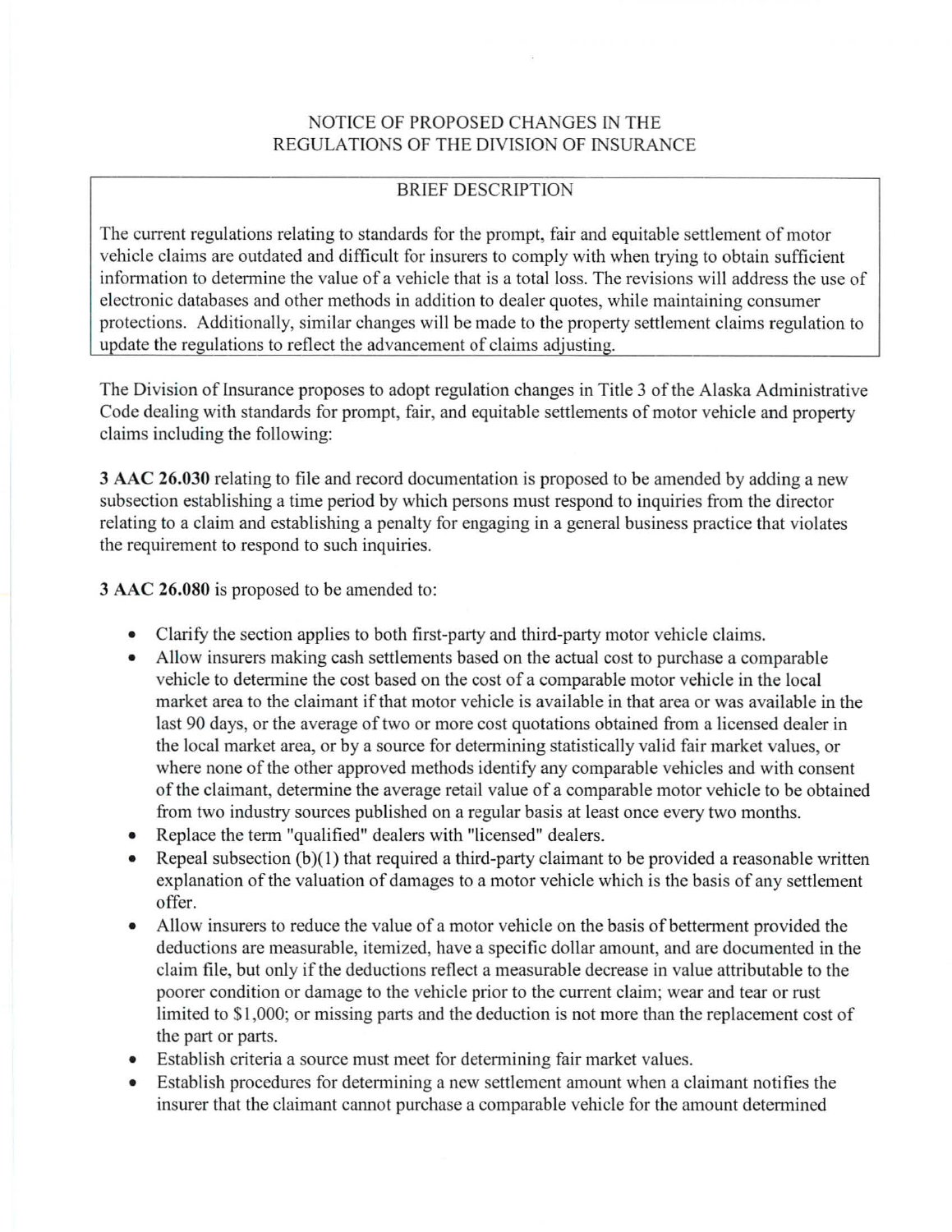under  $(a)(1)(B)$  of the proposed regulation. The insurer is not required to follow such procedures if the insurer provided documentation to the claimant at the time of settlement of the location of a specific comparable vehicle available for purchase for the agreed settlement amount and the claimant did not purchase the vehicle within five business days after the date the final payment is sent to the claimant or the appraisal section of the policy has been exercised.

- Allow the insurer to consider vehicles by other manufacturers that otherwise meet the definition of a comparable vehicle in the valuation processes of the regulation when comparable vehicles cannot be found under the procedures described in the regulation.
- Clarify that the regulation does not prohibit an insurer from issuing a stated policy insuring against physical damage, where the amount of damages to be paid in the event of a total loss is a specified dollar amount.

3 AAC **26.090** is proposed to be amended to:

- Clarify the section applies to both first-party and third-party property claims.
- In making cash settlements based on the actual cost to purchase comparable property to allow the cost to be determined by the cost of comparable property in the local market area to the claimant if such property is available in that area or was available in the last 90 days.
- Replace the term "qualified" dealers with "licensed" dealers.
- Repeal subsection  $(b)(1)$  that required a third-party claimant to be provided a reasonable written explanation of the valuation of damages to property which is the basis of any settlement offer.
- Establish procedures for locating comparable property when no comparable property is found in the local market area.
- Establish procedures for determining a new settlement amount when a claimant notifies the insurer that the claimant cannot purchase replacement property for the amount determined under  $(a)(1)(B)$  of the proposed regulation. The insurer is not required to follow such procedures if the insurer provided documentation to the claimant at the time of settlement of the location of specific comparable property available for purchase for the agreed settlement amount and the claimant did not purchase this property within five business days after the date the final payment is sent to the claimant or the appraisal section of the policy has been exercised.
- Require persons adjusting, negotiating or settling a property claim on the basis of replacement cost to include in the repair or replacement of the property or part of the property any consequential physical damages incurred in making the repair or replacement that is not otherwise excluded by the policy; the claimant shall not have to pay for betterment or any other cost except for the applicable deductible. Replacement property that does not match the loss property in quality, color or size must be reasonably uniform in appearance; again, the claimant shall not have to pay for betterment or any other cost except for the applicable deductible.

**3 AAC 26.300** is proposed to be amended to replace the term "qualified" dealers with "licensed" dealers in the definition of "local market area" and by adding definitions for the terms "comparable motor vehicle" and "similar mileage."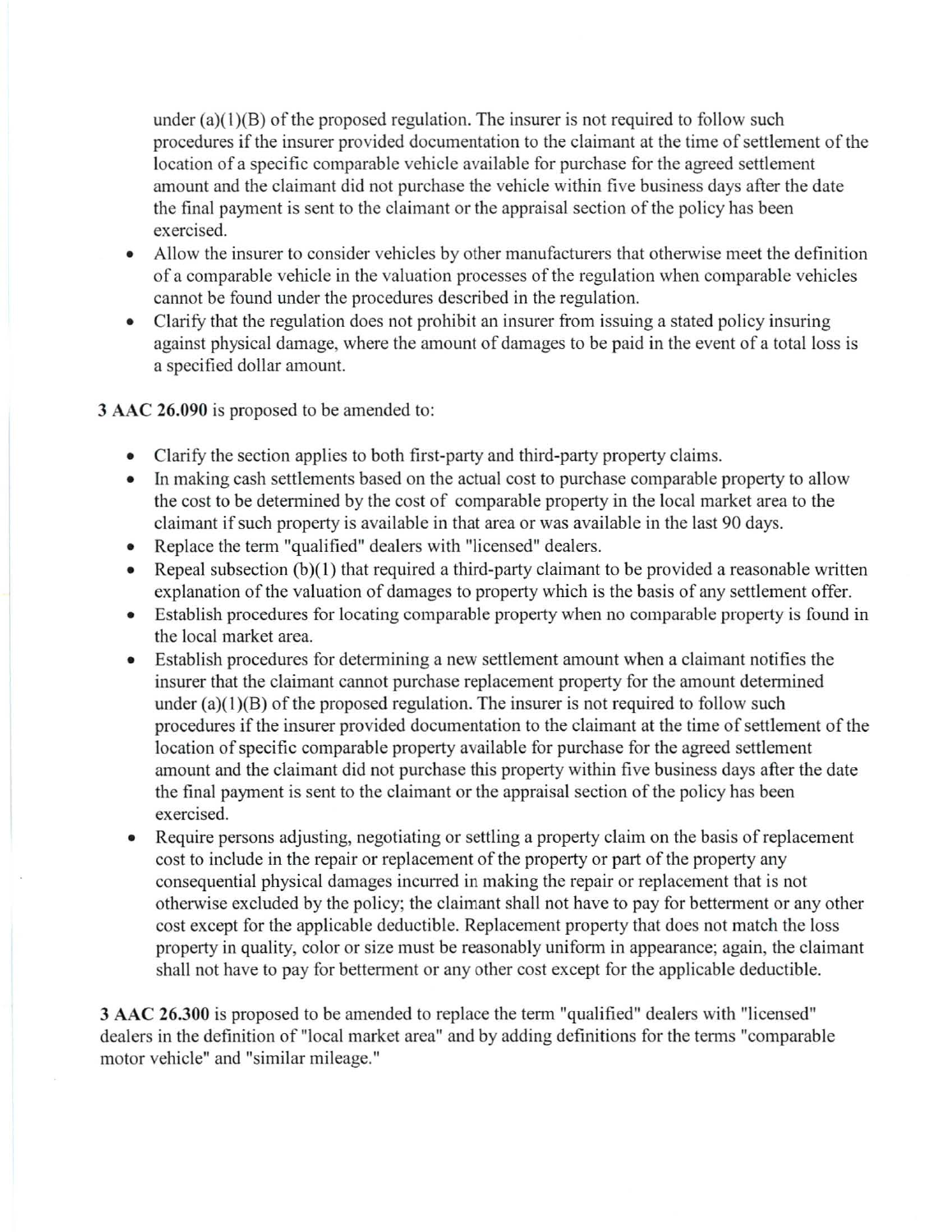You may comment on the proposed regulation changes, including the potential costs to private persons of complying with the proposed action, by submitting written comments to the Division of Insurance; Attention: Sarah McNair-Grove; P.O. Box 110805; Juneau, AK 99811-0805 or by e-mail to sarah.mcnair@alaska.gov; or by fax to (907) 465-3422. Comments may also be submitted through the Alaska Online Public Notice System at http://aws.state.ak.us/OnlinePublicNotices. All comments must be received no later than 5:00 p.m., Alaska Daylight Time, August 29, 2014.

Oral or written comments also may be submitted at a hearing to be held on Friday, August 22, 2014 in conference room B which is on the ninth floor of the State Office Building located at 333 Willoughby Ave., Juneau, Alaska. The hearing will be held from 9:00 a.m. to 9:30 a.m., ADT, and may be extended to accommodate those present before 9:30 a.m. who may not have had the opportunity to comment. If you are unable to attend the meeting in person and would like to participate by teleconference, please call 1-800-3 15-6338 and enter the access code 42070 followed by # (pound sign).

If you are a person with a disability who needs a special accommodation in order to participate in the process, please contact Tonya Essary at (907) 465-2597 or TDD (907) 465-5437 no later than August 20, 2014 to ensure that any necessary accommodations can be provided.

For a copy of the proposed regulation changes, please contact the Division of Insurance by telephoning (907) 269-7900 in Anchorage or (907) 465-2515 in Juneau, or via the Internet at http://commerce.alaska.gov/dnn/ins/HearingsMeetingsandNotices.aspx.

After the public comment period ends, the Division of Insurance will either adopt these or other provisions dealing with the same subject, without further notice, or decide to take no action on them. The language of the final regulations may be different from that of the proposed regulations. YOU SHOULD COMMENT DURING THE TIME ALLOWED IF YOUR INTERESTS COULD BE AFFECTED. Written comments received are public records and are subject to public inspection.

Statutory Authority: AS 21.06.090; AS 21.06.120; AS 21.06.130; AS 21.36.090; AS 21.36.125; AS 21.36.410; and AS 21.36.910.

Statutes Being Implemented, Interpreted, or Made Specific: AS 21.06. 120; AS 21.06.130; AS 21.36.090; AS 21.36.125; AS 21.36.410; and AS 21.36.910.

Fiscal Information: This action is not expected to require an increased appropriation.

DATE: July 31, 2014.

Lori Wing-Heier Director of Insurance